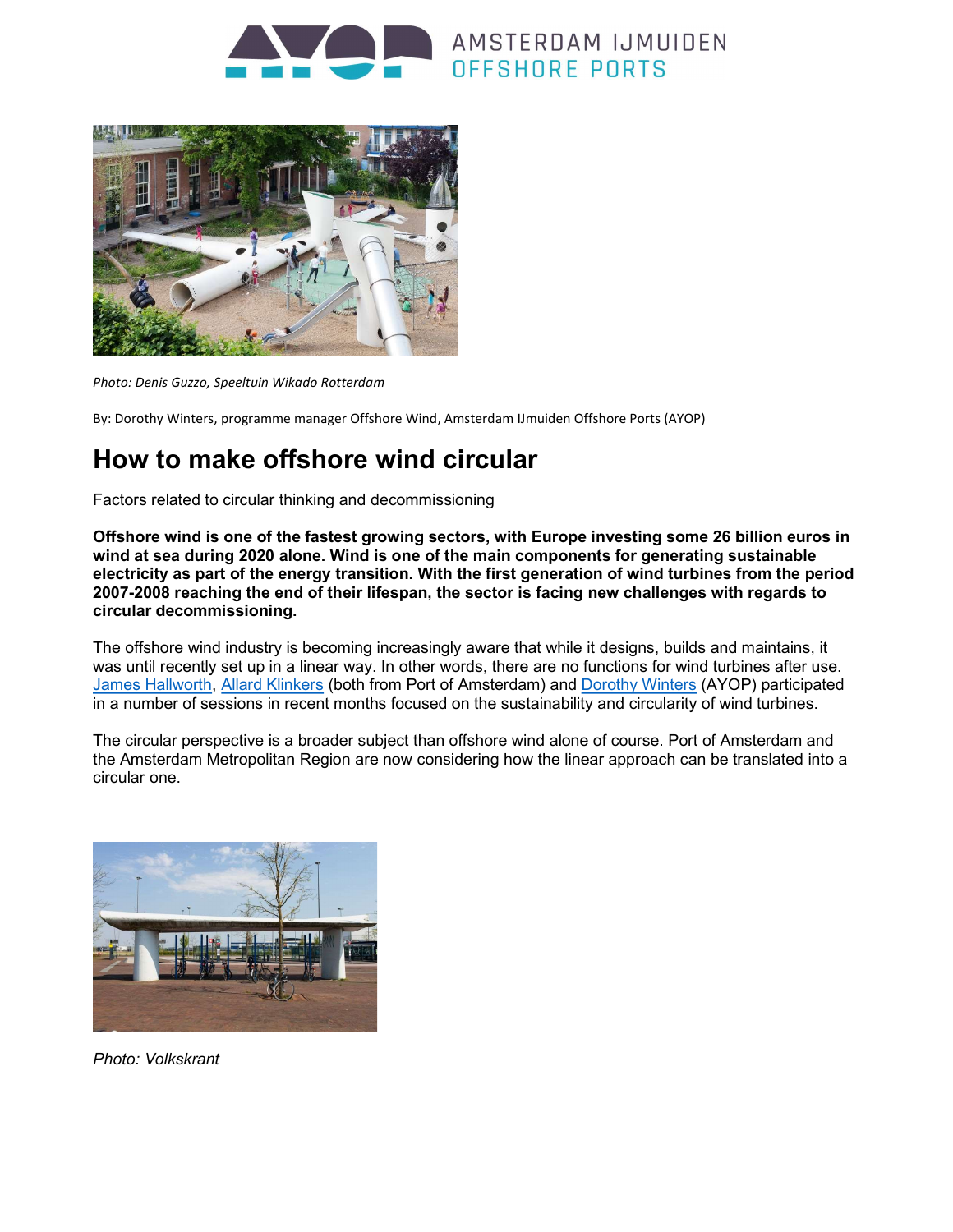

## **Challenges**

The development of circular wind turbines comprises various focal points, three of which are covered in this article: the continuous development of the turbine, the differences between various turbine generations, and challenges related to composite processing.

#### Fast development

A major demand for wind energy combined with a strong technological development is literally making the turbines grow in height, volume and weight within a substantially price-driven background. The focus is on making everything stronger, lighter in weight, larger and, therefore, more efficient. Circularity has not been sufficiently taken into account.

## Multiple generations

There are differences between the various generations of turbines. The materials used in a blade in the first generation were not applied in later ones. This also means that solutions we can apply now to the first generation may not be easily transferable to the second or third generation, and so forth. The first generation of turbines were so 'battered' by the saline offshore conditions that their parts are no longer suitable for reuse.

# Composite challenge

The blades are made from composite combined with other materials such as wood, fibre, resins and glues; materials that are difficult to separate into individual elements. As the first blades return from sea there are only a few possible applications for reuse, such as reinforcing concrete, placing in playgrounds or as roofing for bicycle sheds. It is important to note that although the volumes of the blades are a significant part of the turbine, they are relatively small for a specific composite processing market on an industrial scale.



Photo: TMA Terminal, Max Dijksterhuis

# What can we learn from other sectors?

Looking at the production, construction and dismantling of offshore wind equipment and the related electrical infrastructure, there is plenty of common ground with other sectors. The production industry, hightech sector, logistics, maritime, offshore oil & gas, data-driven maintenance, energy and infrastructure; our North Sea Canal region features a wide diversity of industries. So which examples do we see around us that can be applied to offshore wind? And what can we learn from other sectors?